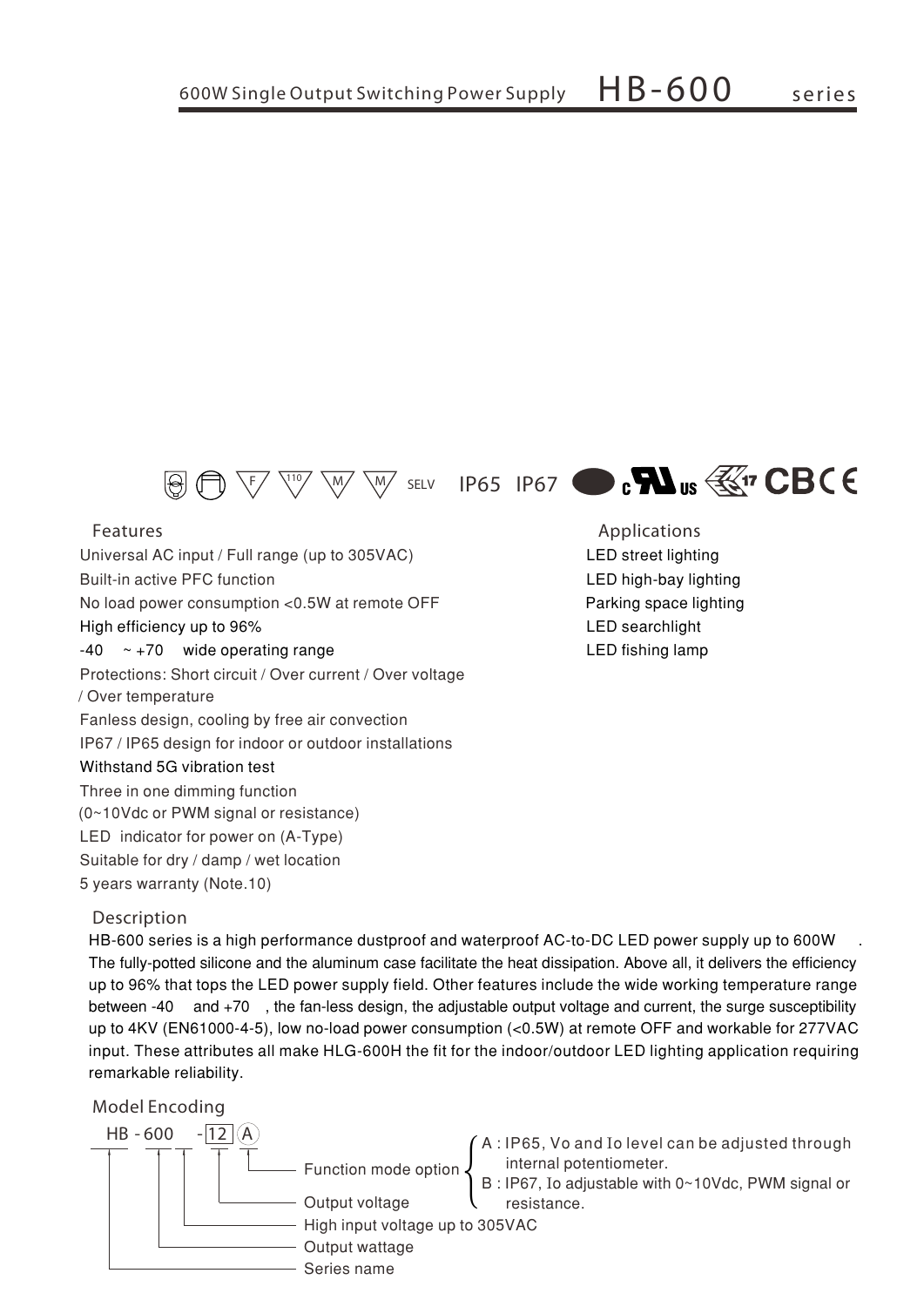## **SPECIFICATION**

| <b>MODEL</b>                         |                                                                                                                                                                                                                                                                                                                                                                                                                                                                                                                                                                                                                                                                                                                                                                                                                                                                                                                                                                                                                                                                                                                                                                                                                                                                                                   | HB-600-12                                                                                                   | HB-600-15                                                                                                                                                                                                | HB-600-20      | HB-600-24     | HB-600-30       | HB-600-36     | $HB-600-42$       | HB-600-48         | HB-600-54                                |               |
|--------------------------------------|---------------------------------------------------------------------------------------------------------------------------------------------------------------------------------------------------------------------------------------------------------------------------------------------------------------------------------------------------------------------------------------------------------------------------------------------------------------------------------------------------------------------------------------------------------------------------------------------------------------------------------------------------------------------------------------------------------------------------------------------------------------------------------------------------------------------------------------------------------------------------------------------------------------------------------------------------------------------------------------------------------------------------------------------------------------------------------------------------------------------------------------------------------------------------------------------------------------------------------------------------------------------------------------------------|-------------------------------------------------------------------------------------------------------------|----------------------------------------------------------------------------------------------------------------------------------------------------------------------------------------------------------|----------------|---------------|-----------------|---------------|-------------------|-------------------|------------------------------------------|---------------|
| DC VOLTAGE                           |                                                                                                                                                                                                                                                                                                                                                                                                                                                                                                                                                                                                                                                                                                                                                                                                                                                                                                                                                                                                                                                                                                                                                                                                                                                                                                   |                                                                                                             | 12V                                                                                                                                                                                                      | 15V            | <b>20V</b>    | 24V             | 30V           | 36V               | 42V               | 48V                                      | 54V           |
| <b>OUTPUT</b>                        | CONSTANT CURRENT REGION Note.4 6~12V                                                                                                                                                                                                                                                                                                                                                                                                                                                                                                                                                                                                                                                                                                                                                                                                                                                                                                                                                                                                                                                                                                                                                                                                                                                              |                                                                                                             |                                                                                                                                                                                                          | $7.5 \sim 15V$ | $10 \sim 20V$ | $12 \sim 24V$   | $15 \sim 30V$ | $18 - 36V$        | $21 - 42V$        | $24 - 48V$                               | $27 \sim 54V$ |
|                                      | RATED CURRENT                                                                                                                                                                                                                                                                                                                                                                                                                                                                                                                                                                                                                                                                                                                                                                                                                                                                                                                                                                                                                                                                                                                                                                                                                                                                                     |                                                                                                             | 40A                                                                                                                                                                                                      | 36A            | 28A           | 25A             | 20A           | 16.7A             | 14.3A             | 12.5A                                    | 11.2A         |
|                                      | <b>RATED POWER</b>                                                                                                                                                                                                                                                                                                                                                                                                                                                                                                                                                                                                                                                                                                                                                                                                                                                                                                                                                                                                                                                                                                                                                                                                                                                                                |                                                                                                             | 480W                                                                                                                                                                                                     | 540W           | 560W          | 600W            | 600W          | 601.2W            | 600.6W            | 600W                                     | 604.8W        |
|                                      | RIPPLE & NOISE (max.) Note.2 150mVp-p                                                                                                                                                                                                                                                                                                                                                                                                                                                                                                                                                                                                                                                                                                                                                                                                                                                                                                                                                                                                                                                                                                                                                                                                                                                             |                                                                                                             |                                                                                                                                                                                                          | $150mVp-p$     | 150mVp-p      | $150mVp-p$      | 200mVp-p      | 250mVp-p          | 250mVp-p          | 250mVp-p                                 | 350mVp-p      |
|                                      | VOLTAGE ADJ. RANGE Note.6 10.2 ~ 12.6V 12.7 ~ 15.8V 17 ~ 21V                                                                                                                                                                                                                                                                                                                                                                                                                                                                                                                                                                                                                                                                                                                                                                                                                                                                                                                                                                                                                                                                                                                                                                                                                                      |                                                                                                             |                                                                                                                                                                                                          |                |               |                 |               |                   |                   |                                          |               |
|                                      | <b>CURRENT ADJ. RANGE</b>                                                                                                                                                                                                                                                                                                                                                                                                                                                                                                                                                                                                                                                                                                                                                                                                                                                                                                                                                                                                                                                                                                                                                                                                                                                                         |                                                                                                             | $20.4 \sim 25.2$ V $\mid$ 25.5 $\sim$ 31.5V $\mid$ 30.6 $\sim$ 37.8V $\mid$ 35.7 $\sim$ 44.1V $\mid$ 40.8 $\sim$ 50.4V $\mid$ 45.9 $\sim$ 56.7V<br>Can be adjusted by internal potentiometer A type only |                |               |                 |               |                   |                   |                                          |               |
|                                      |                                                                                                                                                                                                                                                                                                                                                                                                                                                                                                                                                                                                                                                                                                                                                                                                                                                                                                                                                                                                                                                                                                                                                                                                                                                                                                   |                                                                                                             | $20 \sim 40A$                                                                                                                                                                                            | $18 \sim 36A$  | $14 \sim 28A$ | $12.5 \sim 25A$ | $10 \sim 20A$ | $8.3 \sim 16.7$ A | $7.1 \sim 14.3$ A | $6.2 \sim 12.5$ A $\mid 5.6 \sim 11.2$ A |               |
|                                      | VOLTAGE TOLERANCE Note.3 ± 3.0%                                                                                                                                                                                                                                                                                                                                                                                                                                                                                                                                                                                                                                                                                                                                                                                                                                                                                                                                                                                                                                                                                                                                                                                                                                                                   |                                                                                                             |                                                                                                                                                                                                          | ± 2.0%         | ± 1.5%        | $± 1.0\%$       | ± 1.0%        | ± 1.0%            | ± 1.0%            | ± 1.0%                                   | ± 1.0%        |
|                                      | <b>LINE REGULATION</b>                                                                                                                                                                                                                                                                                                                                                                                                                                                                                                                                                                                                                                                                                                                                                                                                                                                                                                                                                                                                                                                                                                                                                                                                                                                                            |                                                                                                             | ± 0.5%                                                                                                                                                                                                   | ± 0.5%         | ± 0.5%        | ± 0.5%          | ± 0.5%        | ± 0.5%            | ± 0.5%            | ± 0.5%                                   | ± 0.5%        |
|                                      | <b>LOAD REGULATION</b>                                                                                                                                                                                                                                                                                                                                                                                                                                                                                                                                                                                                                                                                                                                                                                                                                                                                                                                                                                                                                                                                                                                                                                                                                                                                            |                                                                                                             | $± 2.0\%$                                                                                                                                                                                                | ± 1.5%         | ± 1.0%        | ± 0.5%          | ± 0.5%        | ± 0.5%            | ± 0.5%            | ± 0.5%                                   | ± 0.5%        |
|                                      | SETUP, RISE TIME                                                                                                                                                                                                                                                                                                                                                                                                                                                                                                                                                                                                                                                                                                                                                                                                                                                                                                                                                                                                                                                                                                                                                                                                                                                                                  |                                                                                                             | Note.8 500ms, 80ms at full load 230VAC /115VAC                                                                                                                                                           |                |               |                 |               |                   |                   |                                          |               |
|                                      | HOLD UP TIME (Typ.)                                                                                                                                                                                                                                                                                                                                                                                                                                                                                                                                                                                                                                                                                                                                                                                                                                                                                                                                                                                                                                                                                                                                                                                                                                                                               |                                                                                                             | 15ms at full load 230VAC /115VAC                                                                                                                                                                         |                |               |                 |               |                   |                   |                                          |               |
|                                      | <b>VOLTAGE RANGE</b>                                                                                                                                                                                                                                                                                                                                                                                                                                                                                                                                                                                                                                                                                                                                                                                                                                                                                                                                                                                                                                                                                                                                                                                                                                                                              |                                                                                                             | Note.5 $90 \sim 305$ VAC<br>$127 - 431VDC$                                                                                                                                                               |                |               |                 |               |                   |                   |                                          |               |
| <b>INPUT</b>                         | <b>FREQUENCY RANGE</b>                                                                                                                                                                                                                                                                                                                                                                                                                                                                                                                                                                                                                                                                                                                                                                                                                                                                                                                                                                                                                                                                                                                                                                                                                                                                            |                                                                                                             | $47 \sim 63$ Hz                                                                                                                                                                                          |                |               |                 |               |                   |                   |                                          |               |
|                                      | POWER FACTOR (Typ.)                                                                                                                                                                                                                                                                                                                                                                                                                                                                                                                                                                                                                                                                                                                                                                                                                                                                                                                                                                                                                                                                                                                                                                                                                                                                               |                                                                                                             | PF>0.98/115VAC, PF>0.95/230VAC, PF>0.93/277VAC at full load (Please refer to "Power Factor Characteristic" curve)                                                                                        |                |               |                 |               |                   |                   |                                          |               |
|                                      |                                                                                                                                                                                                                                                                                                                                                                                                                                                                                                                                                                                                                                                                                                                                                                                                                                                                                                                                                                                                                                                                                                                                                                                                                                                                                                   |                                                                                                             | TOTAL HARMONIC DISTORTION  THD< 20% when output loading 50% at 115VAC/230VAC input and output loading 75% at 277VAC input                                                                                |                |               |                 |               |                   |                   |                                          |               |
|                                      | <b>EFFICIENCY</b>                                                                                                                                                                                                                                                                                                                                                                                                                                                                                                                                                                                                                                                                                                                                                                                                                                                                                                                                                                                                                                                                                                                                                                                                                                                                                 | 230VAC                                                                                                      | 92%                                                                                                                                                                                                      | 93.5%          | 94.5%         | 95%             | 95%           | 95.5%             | 96%               | 96%                                      | 96%           |
|                                      | (Typ.)                                                                                                                                                                                                                                                                                                                                                                                                                                                                                                                                                                                                                                                                                                                                                                                                                                                                                                                                                                                                                                                                                                                                                                                                                                                                                            | 277VAC                                                                                                      | 92.5%                                                                                                                                                                                                    | 93.5%          | 94.5%         | 95%             | 95%           | 95.5%             | 96%               | 96%                                      | 96%           |
|                                      | AC CURRENT (Typ.)                                                                                                                                                                                                                                                                                                                                                                                                                                                                                                                                                                                                                                                                                                                                                                                                                                                                                                                                                                                                                                                                                                                                                                                                                                                                                 |                                                                                                             | 7A/115VAC                                                                                                                                                                                                |                |               | 2.9A / 277VAC   |               |                   |                   |                                          |               |
|                                      | INRUSH CURRENT(Typ.)                                                                                                                                                                                                                                                                                                                                                                                                                                                                                                                                                                                                                                                                                                                                                                                                                                                                                                                                                                                                                                                                                                                                                                                                                                                                              |                                                                                                             | 3.3A / 230VAC<br><b>COLD START 70A(t)</b><br>$=$ 1000 s measured at 50% l<br>) at 230VAC                                                                                                                 |                |               |                 |               |                   |                   |                                          |               |
|                                      | <b>LEAKAGE CURRENT</b>                                                                                                                                                                                                                                                                                                                                                                                                                                                                                                                                                                                                                                                                                                                                                                                                                                                                                                                                                                                                                                                                                                                                                                                                                                                                            |                                                                                                             | <0.75mA / 277VAC                                                                                                                                                                                         |                |               |                 |               |                   |                   |                                          |               |
|                                      | <b>OVER CURRENT</b><br>Note.                                                                                                                                                                                                                                                                                                                                                                                                                                                                                                                                                                                                                                                                                                                                                                                                                                                                                                                                                                                                                                                                                                                                                                                                                                                                      |                                                                                                             |                                                                                                                                                                                                          |                |               |                 |               |                   |                   |                                          |               |
| <b>PROTECTION</b>                    |                                                                                                                                                                                                                                                                                                                                                                                                                                                                                                                                                                                                                                                                                                                                                                                                                                                                                                                                                                                                                                                                                                                                                                                                                                                                                                   |                                                                                                             | $95 \sim 108\%$<br>Protection type: Constant current limiting, recovers automatically after fault condition is remove                                                                                    |                |               |                 |               |                   |                   |                                          |               |
|                                      | <b>SHORT CIRCUIT</b>                                                                                                                                                                                                                                                                                                                                                                                                                                                                                                                                                                                                                                                                                                                                                                                                                                                                                                                                                                                                                                                                                                                                                                                                                                                                              |                                                                                                             | Constant current limiting, recovers automatically after fault condition is removed                                                                                                                       |                |               |                 |               |                   |                   |                                          |               |
|                                      | <b>OVER VOLTAGE</b>                                                                                                                                                                                                                                                                                                                                                                                                                                                                                                                                                                                                                                                                                                                                                                                                                                                                                                                                                                                                                                                                                                                                                                                                                                                                               |                                                                                                             | $16.5 \sim 20.5$ V 22 ~ 26V<br>$32.5 \sim 36.5$ V 39.5 ~ 43.5V 46 ~ 50V<br>$52.5 \sim 56.5V$ 59 ~ 63V<br>$13 \sim 16V$<br>$26 \sim 30V$                                                                  |                |               |                 |               |                   |                   |                                          |               |
|                                      |                                                                                                                                                                                                                                                                                                                                                                                                                                                                                                                                                                                                                                                                                                                                                                                                                                                                                                                                                                                                                                                                                                                                                                                                                                                                                                   |                                                                                                             | Protection type: Shut down o/p voltage, re-power on to recover                                                                                                                                           |                |               |                 |               |                   |                   |                                          |               |
|                                      | <b>OVER TEMPERATURE</b>                                                                                                                                                                                                                                                                                                                                                                                                                                                                                                                                                                                                                                                                                                                                                                                                                                                                                                                                                                                                                                                                                                                                                                                                                                                                           |                                                                                                             | Shut down o/p voltage, re-power on to recover                                                                                                                                                            |                |               |                 |               |                   |                   |                                          |               |
| <b>FUNCTION</b><br><b>5V STANDBY</b> |                                                                                                                                                                                                                                                                                                                                                                                                                                                                                                                                                                                                                                                                                                                                                                                                                                                                                                                                                                                                                                                                                                                                                                                                                                                                                                   | REMOTE ON/OFF CONTROL Power on : "Hi" > 2 ~ 5V or Open circuit Power off: "Low" < 0 ~ 0.5V or Short circuit |                                                                                                                                                                                                          |                |               |                 |               |                   |                   |                                          |               |
|                                      |                                                                                                                                                                                                                                                                                                                                                                                                                                                                                                                                                                                                                                                                                                                                                                                                                                                                                                                                                                                                                                                                                                                                                                                                                                                                                                   | 5VsB: 5V@0.5A; tolerance 5%, ripple: 100mVp-p(max.)                                                         |                                                                                                                                                                                                          |                |               |                 |               |                   |                   |                                          |               |
|                                      | <b>WORKING TEMP.</b>                                                                                                                                                                                                                                                                                                                                                                                                                                                                                                                                                                                                                                                                                                                                                                                                                                                                                                                                                                                                                                                                                                                                                                                                                                                                              |                                                                                                             | $-40 \sim +70$ (Refer to "Derating Curve")                                                                                                                                                               |                |               |                 |               |                   |                   |                                          |               |
|                                      | <b>WORKING HUMIDITY</b>                                                                                                                                                                                                                                                                                                                                                                                                                                                                                                                                                                                                                                                                                                                                                                                                                                                                                                                                                                                                                                                                                                                                                                                                                                                                           |                                                                                                             | $20 \sim 95\%$ RH non-condensing                                                                                                                                                                         |                |               |                 |               |                   |                   |                                          |               |
|                                      | ENVIRONMENT   STORAGE TEMP., HUMIDITY                                                                                                                                                                                                                                                                                                                                                                                                                                                                                                                                                                                                                                                                                                                                                                                                                                                                                                                                                                                                                                                                                                                                                                                                                                                             |                                                                                                             | $-40 \sim +85$ , $10 \sim 95\%$ RH                                                                                                                                                                       |                |               |                 |               |                   |                   |                                          |               |
|                                      | <b>TEMP. COEFFICIENT</b>                                                                                                                                                                                                                                                                                                                                                                                                                                                                                                                                                                                                                                                                                                                                                                                                                                                                                                                                                                                                                                                                                                                                                                                                                                                                          |                                                                                                             | $0.03\% /$ $(0 \sim 60)$                                                                                                                                                                                 |                |               |                 |               |                   |                   |                                          |               |
|                                      | <b>VIBRATION</b>                                                                                                                                                                                                                                                                                                                                                                                                                                                                                                                                                                                                                                                                                                                                                                                                                                                                                                                                                                                                                                                                                                                                                                                                                                                                                  |                                                                                                             | 10 ~ 500Hz, 5G 12min./1cycle, period for 72min. each along X, Y, Z axes                                                                                                                                  |                |               |                 |               |                   |                   |                                          |               |
|                                      |                                                                                                                                                                                                                                                                                                                                                                                                                                                                                                                                                                                                                                                                                                                                                                                                                                                                                                                                                                                                                                                                                                                                                                                                                                                                                                   |                                                                                                             | SAFETY STANDARDS Note.7 UL8750, CSAC22.2 No. 250.13-12, ENEC EN61347-1, EN61347-2-13 independent EN62384, IP65 or IP67 approved                                                                          |                |               |                 |               |                   |                   |                                          |               |
| SAFETY&<br>EMC                       | <b>WITHSTAND VOLTAGE</b>                                                                                                                                                                                                                                                                                                                                                                                                                                                                                                                                                                                                                                                                                                                                                                                                                                                                                                                                                                                                                                                                                                                                                                                                                                                                          |                                                                                                             | I/P-O/P:3.75KVAC I/P-FG:2KVAC O/P-FG:1.5KVAC                                                                                                                                                             |                |               |                 |               |                   |                   |                                          |               |
|                                      | <b>ISOLATION RESISTANCE</b>                                                                                                                                                                                                                                                                                                                                                                                                                                                                                                                                                                                                                                                                                                                                                                                                                                                                                                                                                                                                                                                                                                                                                                                                                                                                       |                                                                                                             | I/P-O/P, I/P-FG, O/P-FG:100M Ohms / 500VDC 25 / 70% RH                                                                                                                                                   |                |               |                 |               |                   |                   |                                          |               |
|                                      | <b>EMC EMISSION</b>                                                                                                                                                                                                                                                                                                                                                                                                                                                                                                                                                                                                                                                                                                                                                                                                                                                                                                                                                                                                                                                                                                                                                                                                                                                                               |                                                                                                             | Compliance to EN55015, EN55022(CISPR22) Class B, EN61000-3-2 Class C (50% load); EN61000-3-3                                                                                                             |                |               |                 |               |                   |                   |                                          |               |
|                                      | EMC IMMUNITY                                                                                                                                                                                                                                                                                                                                                                                                                                                                                                                                                                                                                                                                                                                                                                                                                                                                                                                                                                                                                                                                                                                                                                                                                                                                                      |                                                                                                             | Compliance to EN61000-4-2,3,4,5,6,8,11, EN61547, EN55024, light industry level (surge 4KV), criteria A                                                                                                   |                |               |                 |               |                   |                   |                                          |               |
| <b>OTHERS</b>                        | <b>MTBF</b>                                                                                                                                                                                                                                                                                                                                                                                                                                                                                                                                                                                                                                                                                                                                                                                                                                                                                                                                                                                                                                                                                                                                                                                                                                                                                       |                                                                                                             | MIL-HDBK-217F (25<br>76.9K hrs min.                                                                                                                                                                      |                |               |                 |               |                   |                   |                                          |               |
|                                      | <b>DIMENSION</b>                                                                                                                                                                                                                                                                                                                                                                                                                                                                                                                                                                                                                                                                                                                                                                                                                                                                                                                                                                                                                                                                                                                                                                                                                                                                                  |                                                                                                             | 280*144*48.5mm (L*W*H)                                                                                                                                                                                   |                |               |                 |               |                   |                   |                                          |               |
|                                      | <b>PACKING</b>                                                                                                                                                                                                                                                                                                                                                                                                                                                                                                                                                                                                                                                                                                                                                                                                                                                                                                                                                                                                                                                                                                                                                                                                                                                                                    |                                                                                                             | 3.9Kg; 4pcs/16.6Kg/0.9CUFT                                                                                                                                                                               |                |               |                 |               |                   |                   |                                          |               |
| <b>NOTE</b>                          | 1. All parameters NOT specially mentioned are measured at 230VAC input, rated load and $25\pm$ of ambient temperature.<br>2. Ripple & noise are measured at 20MHz of bandwidth by using a 12" twisted pair-wire terminated with a 0.1uf & 47uf parallel capacitor.<br>3. Tolerance: includes set up tolerance, line regulation and load regulation.<br>4. Constant current operation region is within 50%~100% rated output voltage. This is the suitable operation region for LED related applications, but please<br>reconfirm special electrical requirements for some specific system design.<br>5. Derating may be needed under low input voltages. Please check the static characteristics for more details.<br>6. A type only.<br>7. Safety and EMC design refer to EN60598-1, subject CNS15233, GB7000.1, FCC part18.<br>8. Length of set up time is measured at cold first start. Turning ON/OFF the power supply may lead to increase of the set up time.<br>9. The power supply is considered as a component that will be operated in combination with final equipment. Since EMC performance will be affected by the<br>complete installation, the final equipment manufacturers must re-qualify EMC Directive on the complete installation again.<br>10. Refer to warranty statement |                                                                                                             |                                                                                                                                                                                                          |                |               |                 |               |                   |                   |                                          |               |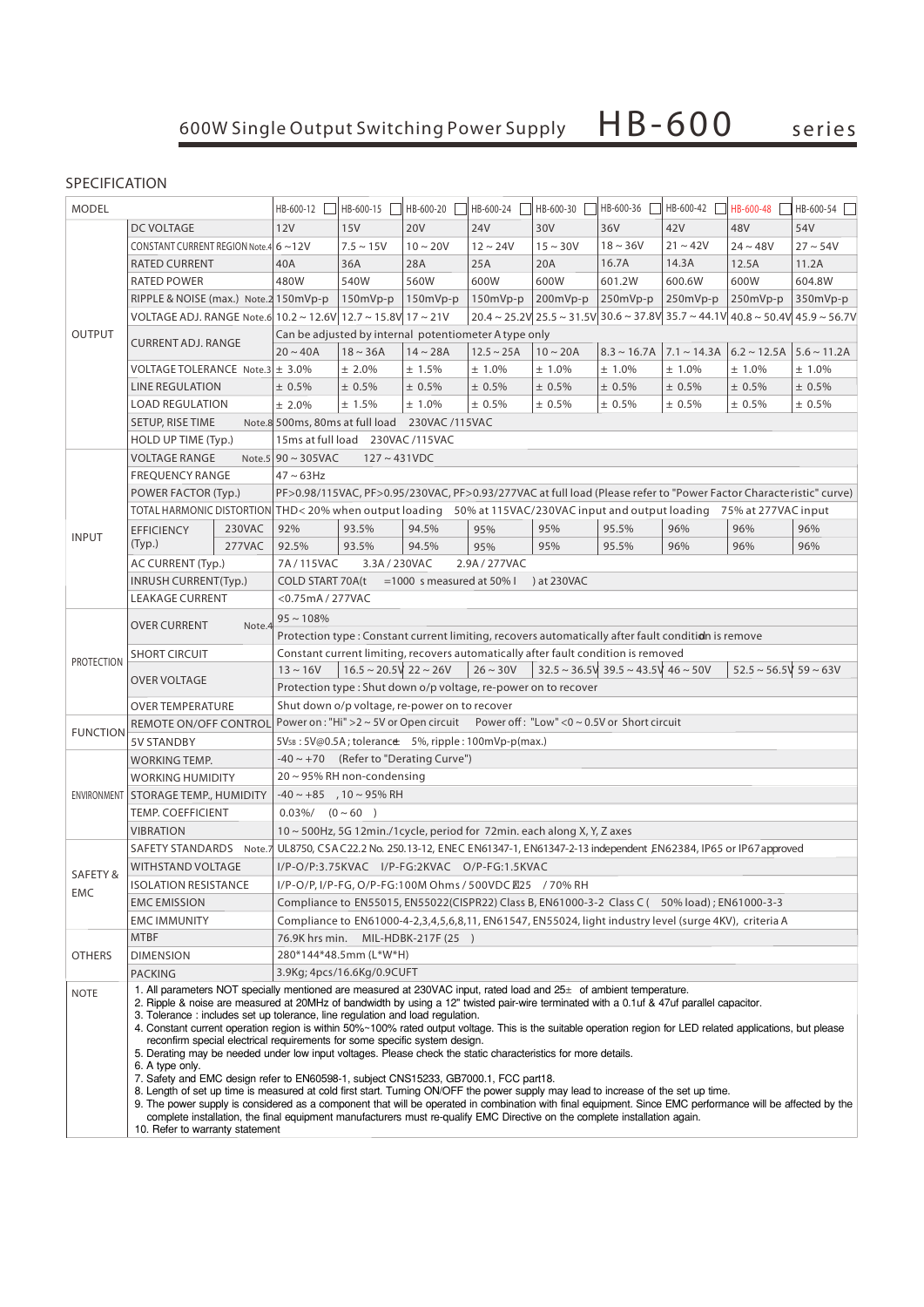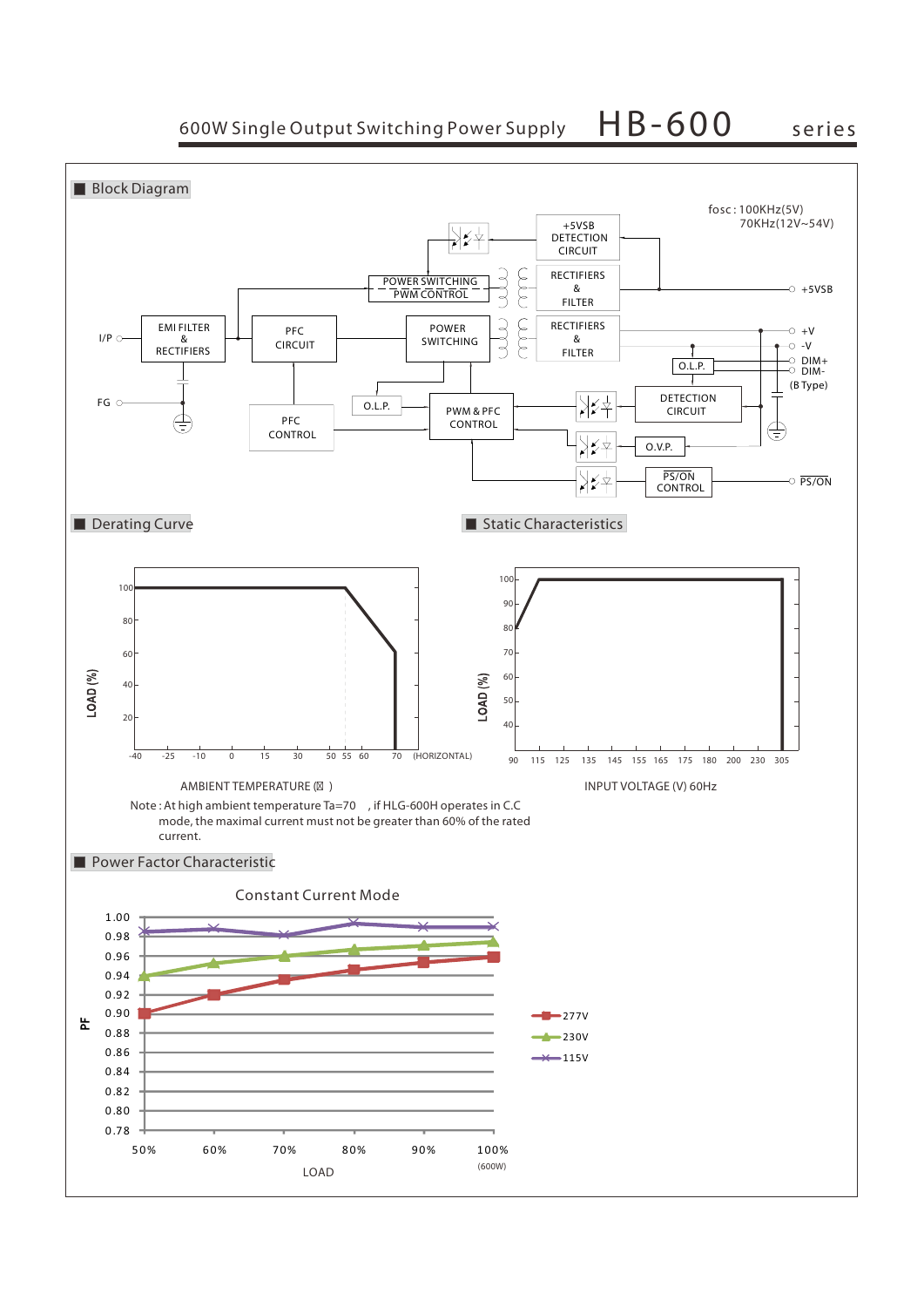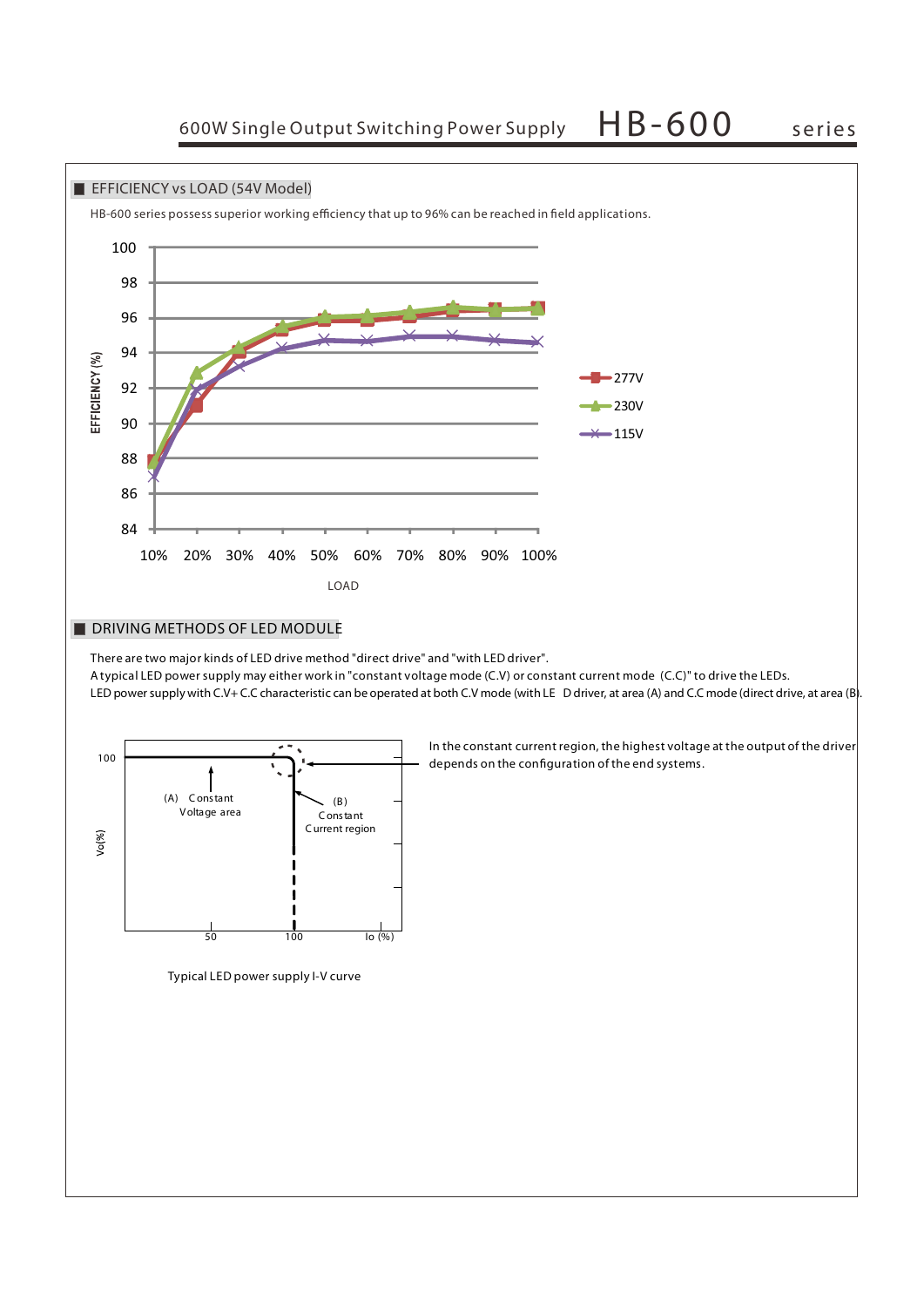